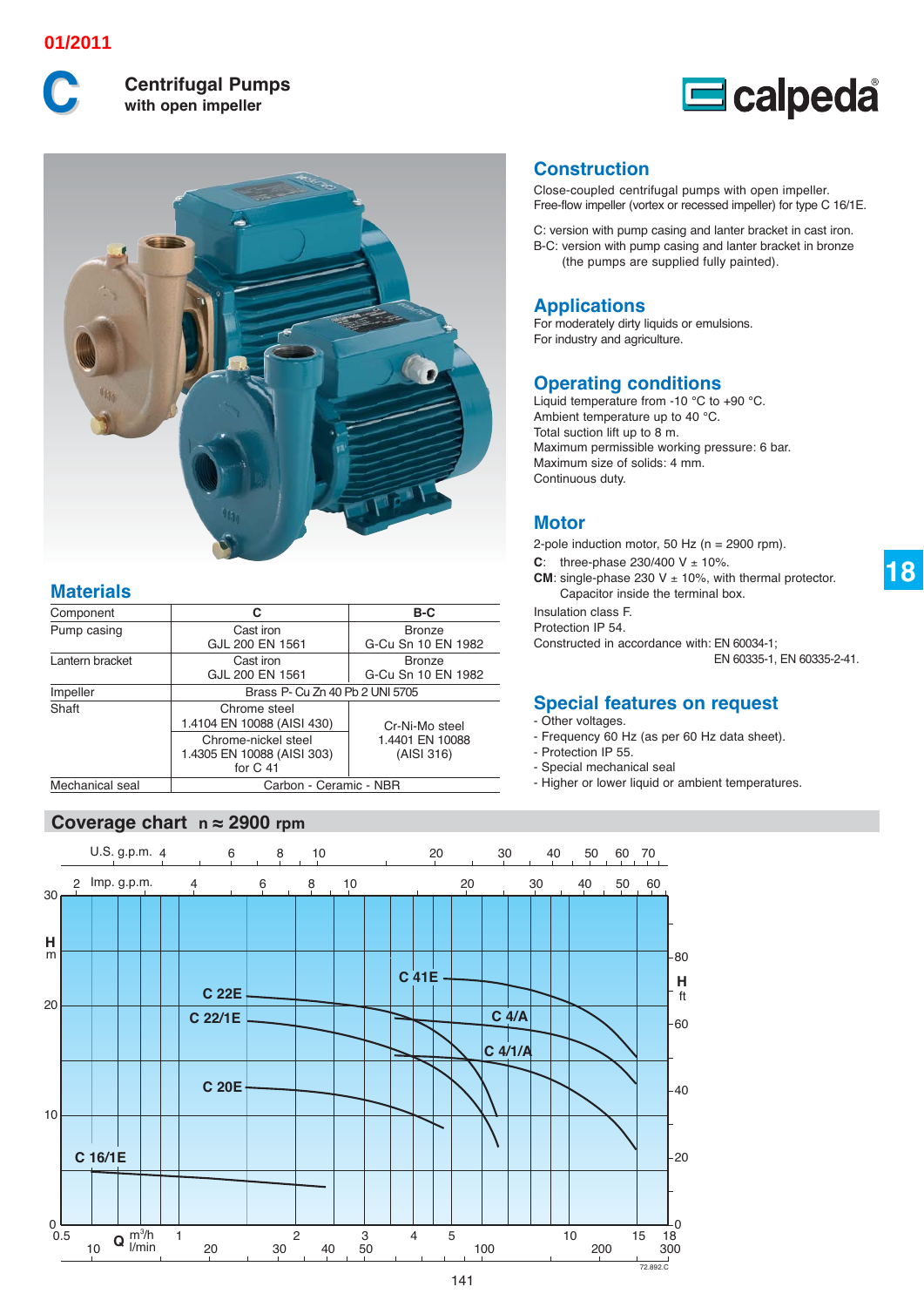

#### **Performance n ≈ 2900 rpm**

| $3 \sim$                                                                                                                                                  |                       | 230V 400V  | 1 $\sim$                             | 230V       | P <sub>1</sub> |      | P <sub>2</sub> | Q<br>$m^3/h$ | 0,6 | 0,9 | 1,2 | 1,5  | 1,8            | 2,4  | 3  | 3,6       | 4,8           | 6                    | 6,6 | 8,4                           |      | $9,6$   10,8 | 12                    | 13,2 | 15             |
|-----------------------------------------------------------------------------------------------------------------------------------------------------------|-----------------------|------------|--------------------------------------|------------|----------------|------|----------------|--------------|-----|-----|-----|------|----------------|------|----|-----------|---------------|----------------------|-----|-------------------------------|------|--------------|-----------------------|------|----------------|
|                                                                                                                                                           | A                     | A          |                                      | A          | kW             | kW   | <b>HP</b>      | l/min        | 10  | 15  | 20  | 25   | 30             | 40   | 50 | 60        | 80            | 100                  | 110 | 140                           | 160  |              | 180   200   220   250 |      |                |
| C 16/1E<br>B- C 16/1E                                                                                                                                     | 1,7                   |            | <b>CM 16/1E</b><br><b>B-CM 16/1E</b> | 1,2        | 0,16           | 0,15 | 0,2            |              | 5   | 4,7 | 4,4 | 4,2  | $\overline{4}$ | 3,6  |    |           |               |                      |     |                               |      |              |                       |      |                |
| C 20E<br><b>B-C 20/A</b>                                                                                                                                  | 1,9<br>2,3            | 1,1<br>1,3 | <b>CM 20E</b><br><b>B-CM 20/A</b>    | 2,5<br>2.8 | 0,4            | 0,37 | 0,5            |              |     |     |     |      | $12,3$ 12,2    | 12   |    | 11.5 10.8 | 9             |                      |     |                               |      |              |                       |      |                |
| C 22/1E<br>B- C 22/1/A                                                                                                                                    | 2,4<br>2,3            | 1,4<br>1,3 | <b>CM 22/1E</b><br>B- CM 22/1/A      | 3<br>3.6   | 0,8            | 0,45 | 0,6            |              |     |     |     | 18   | 18             | 17,5 | 17 | 16        | 14            | 10                   | 7,5 |                               |      |              |                       |      |                |
| C 22E<br><b>B-C 22/A</b>                                                                                                                                  | 3                     | 1,7        | <b>CM 22E</b><br><b>B- CM 22/A</b>   | 3,5<br>4.5 | 0.9            | 0,55 | 0,75           | н<br>m       |     |     |     | 20,5 | 20             | 20   | 19 |           | $18,5$   16,5 | 14                   | 12  |                               |      |              |                       |      |                |
| $C$ 4/1/A                                                                                                                                                 | 3                     | 1,7        | <b>CM 4/1/A</b>                      | 4,5        | 0,91           | 0,55 | 0,75           |              |     |     |     |      |                |      |    |           |               | $15,6$   15,4   15,2 | 15  | 14                            | 13,1 | 12           | $ 10,8 $ 9.5          |      | $\overline{7}$ |
| $C$ 4/A<br>B- C 41/1E                                                                                                                                     | 3,7<br>$\overline{4}$ | 2,2<br>2.3 | <b>CM 4/A</b><br><b>B-CM 41/1E</b>   | 5,7<br>5.8 | 1,2            | 0,75 |                |              |     |     |     |      |                |      |    | 19        |               |                      |     | 18,8 18,5 18,3 17,7 17,4 16,8 |      |              | 16                    | 15   | 13             |
| C 41E<br><b>B-C41E</b>                                                                                                                                    | 5                     | 2,9        | <b>CM 41E</b><br><b>B-CM41E</b>      | 7,4        | 1,6            | 1,1  | 1,5            |              |     |     |     |      |                |      |    |           |               |                      |     | 22,4 22,3 22,2 21,5           | 21   | $20,5$ 19,5  |                       | 18   | 15,5           |
| B-C, B-CM = Bronze construction.<br>Tolerances according to ISO 9906, annex A.<br>$P_1$ Maximum power input.<br>$\rho =$ Density 1000 kg/m <sup>3</sup> . |                       |            |                                      |            |                |      |                |              |     |     |     |      |                |      |    |           |               |                      |     |                               |      |              |                       |      |                |

**H** Total head in m. B-C, B-CM = Bronze construction.

P2 Rated motor power output.

# **Dimensions and weights**









υ = Kinematic viscosity max 20 mm<sup>2</sup>/sec.



| TYPF            |     |    | ĸg |    |    |           |           |
|-----------------|-----|----|----|----|----|-----------|-----------|
|                 | h2  | h4 |    | פו | IЗ |           | СM        |
| C 20E           | 90  | ັ  | 67 | 82 | 60 | 6.8       |           |
| C 22/1E - C 22E | 110 |    |    | 94 |    | $8 - 8.3$ | $8 - 8.3$ |



|                                        | <b>TYPE</b>                                                  | DN <sub>1</sub> | DN <sub>2</sub> |    | mm  |    |                |                |    |     |                |     |     |    |                |    |     |    |     | kg |                                  |                                  |                                                      |              |  |
|----------------------------------------|--------------------------------------------------------------|-----------------|-----------------|----|-----|----|----------------|----------------|----|-----|----------------|-----|-----|----|----------------|----|-----|----|-----|----|----------------------------------|----------------------------------|------------------------------------------------------|--------------|--|
|                                        |                                                              |                 | <b>ISO 228</b>  | a  |     | h1 | h <sub>2</sub> | h <sub>3</sub> | h4 | m1  | m <sub>2</sub> | n1  | n2  | b  | s              | 1  | 2   | 3  | W   | g  | c                                | <b>CM</b>                        | B-C                                                  | <b>B-CM</b>  |  |
| $\qquad \qquad -$                      | <b>B-C 20/A</b>                                              | G 1             | G 1             | 35 | 303 | 71 | 90             | 182            |    | 106 | 90             | 134 | 112 | 22 | $\overline{7}$ | 70 | 84  | 60 | 105 | 10 | $\overline{\phantom{a}}$         | $\overline{\phantom{a}}$         | 9,1                                                  | 9,1          |  |
| $\qquad \qquad -$<br>$\qquad \qquad -$ | <b>B-C 22/1/A</b><br><b>B-C 22/A</b>                         | G 1             | G 1             | 35 | 303 | 71 | 110            | 182            | 9  | 106 | 90             | 134 | 112 | 22 | $\overline{ }$ | 81 | 93  | 71 | 106 | 10 | $\overline{\phantom{a}}$         |                                  | 9,3<br>9,6                                           | 10,3<br>10,6 |  |
| $C$ 4/1/A<br>$C$ 4/A                   | $\qquad \qquad \blacksquare$<br>$\qquad \qquad \blacksquare$ | $G1^{1/2}$      | G11/2           | 43 | 304 | 71 | 160            | 182            | 18 | 106 | 90             | 134 | 112 | 22 | $\overline{ }$ | 85 | 108 | 78 | 100 | 10 | 10,8<br>11.8                     | 11,8<br>12,8                     | $\overline{\phantom{a}}$<br>$\overline{\phantom{a}}$ | ۰            |  |
| $\qquad \qquad -$<br>C 41E             | <b>B-C 41/1E</b><br><b>B-C 41E</b>                           | $G1^{1/2}$      | G11/2           | 43 | 380 | 80 | 160            | 208            | 9  | 125 | 100            | 155 | 125 | 30 | 9,5            | 85 | 108 | 78 | 132 | 10 | $\overline{\phantom{a}}$<br>18,5 | $\overline{\phantom{a}}$<br>19,3 | 16,3<br>19,2                                         | 17,9<br>20,1 |  |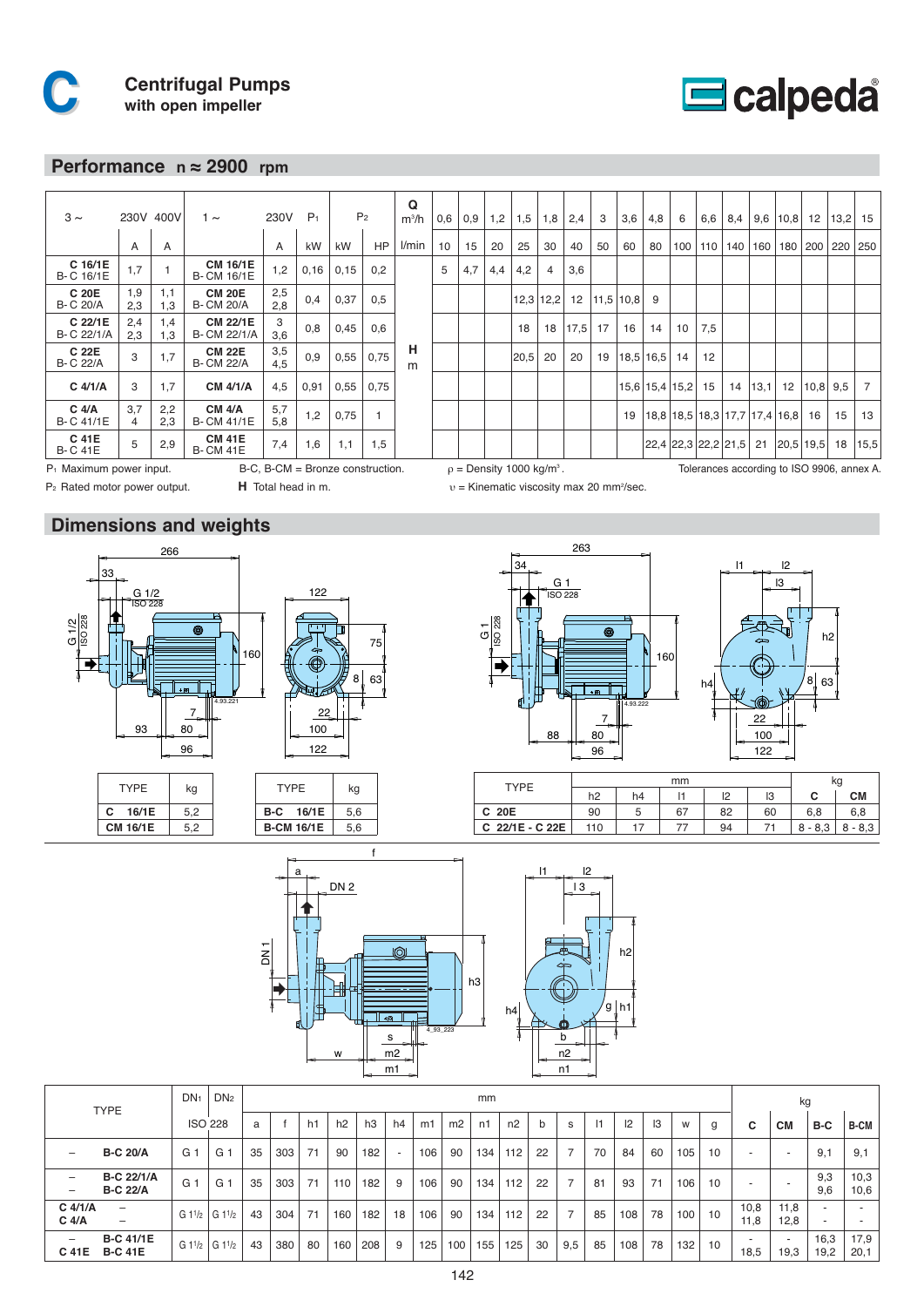



#### **Characteristic curves n ≈ 2900 rpm**